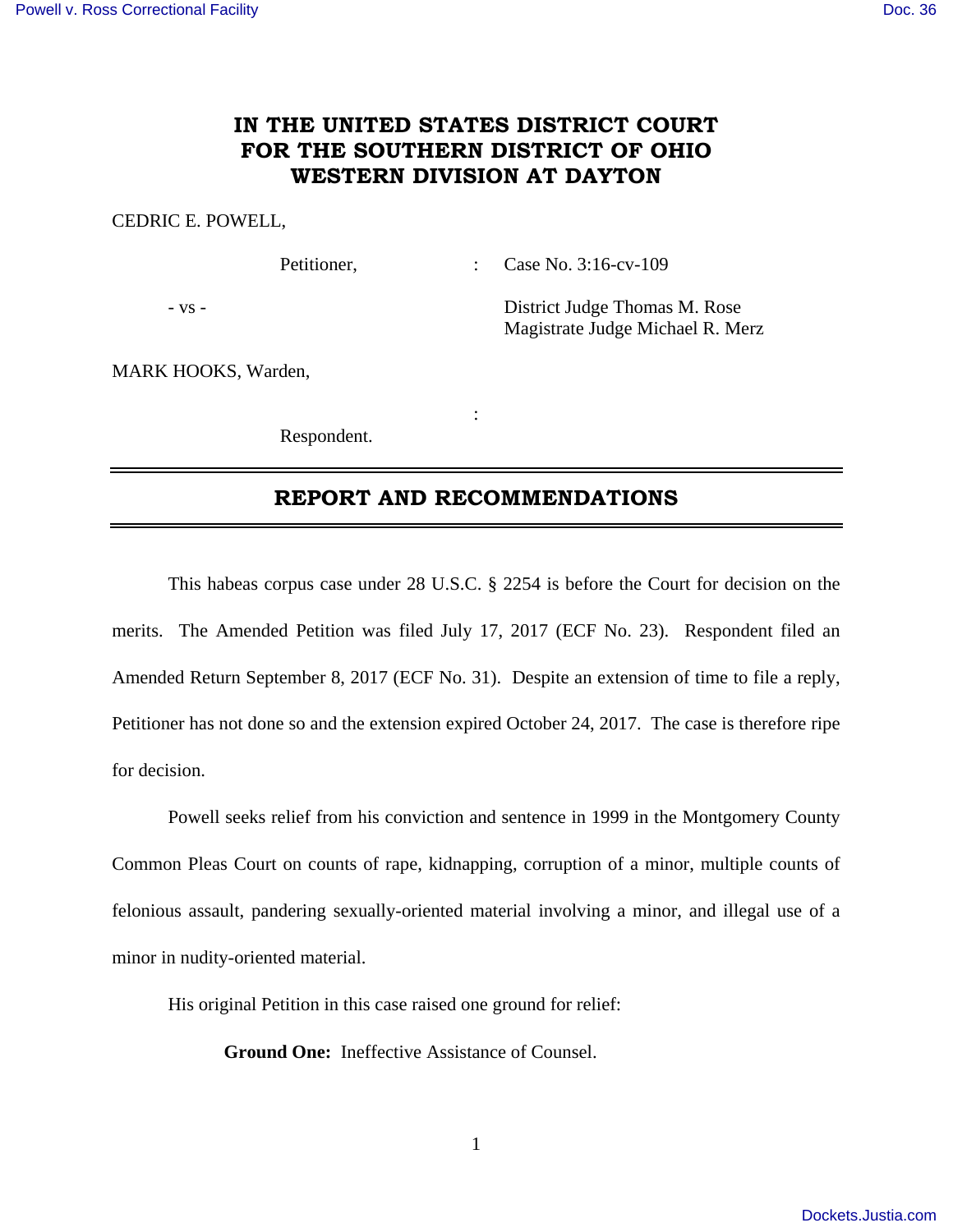**Supporting Facts:** Remanded on the 13<sup>th</sup> of Dec. 2010, Adeleine Hamilton appointed as counsel, we planned for two days for hearing on the 16 of December. Trial court appointed another counsel on the  $15<sup>th</sup>$  of Dec. and remocve [sic] my original counsel Ms. Hamilton in chambers, without an explanation, and forced me to take counsel of his choice, who did nothing for me and let trial court do whatever – I had valid argument of a void sentence in accords [sic] with st. [sic] v. Baker for failure to set forth the manner of conviction and a non final appealable order, but my new counsel did nothing. Ms. Hamilton was willing to argue it.

(Petition, ECF No. 4, PageID 17.)

 Upon the filing of the Petition, the Magistrate Judge determined that this was a second or successive habeas application because Mr. Powell had filed a previous habeas application attacking the same conviction in Case No. 3:02-cv-214 (Transfer Order, ECF No. 2, PageID 10). Having made that determination, the Court was bound to transfer the case to the Sixth Circuit for Mr. Powell to obtain its permission to proceed under 28 U.S.C. § 2244(b). *In re: Kenneth W. Smith*, 690, F.3d 809 (6<sup>th</sup> Cir. 2012). *Id.* 

 The Sixth Circuit disagreed with this Court's second-or-successive decision and remanded the case. *In re: Cedric E. Powell*, Case No.  $16-3356$  ( $6<sup>th</sup>$  Cir. Jan. 6, 2017)(unreported; copy at ECF No. 6). It held:

> Powell's application to file a second or successive habeas petition is unnecessary. As the respondent concedes, Powell does not need authorization to file a successive habeas petition to the extent that his claims arise out of his 2011 resentencing hearing. *Magwood v. Patterson*, 561 U.S. 320, 342 (2010). Moreover, pursuant to our decision in *In re Stansell*, 828 F.3d 412, 413-14 (6th Cir. 2016), Powell's resentencing hearing created a new judgment, freeing him from the requirement to seek authorization to file a second or successive habeas petition to challenge any other aspect of his convictions and sentence. Although the respondent contends that *Stansell* was decided incorrectly, we are not at liberty to disregard it. *See United States v. Washington*, 127 F.3d 510, 517 (6th Cir. 1997).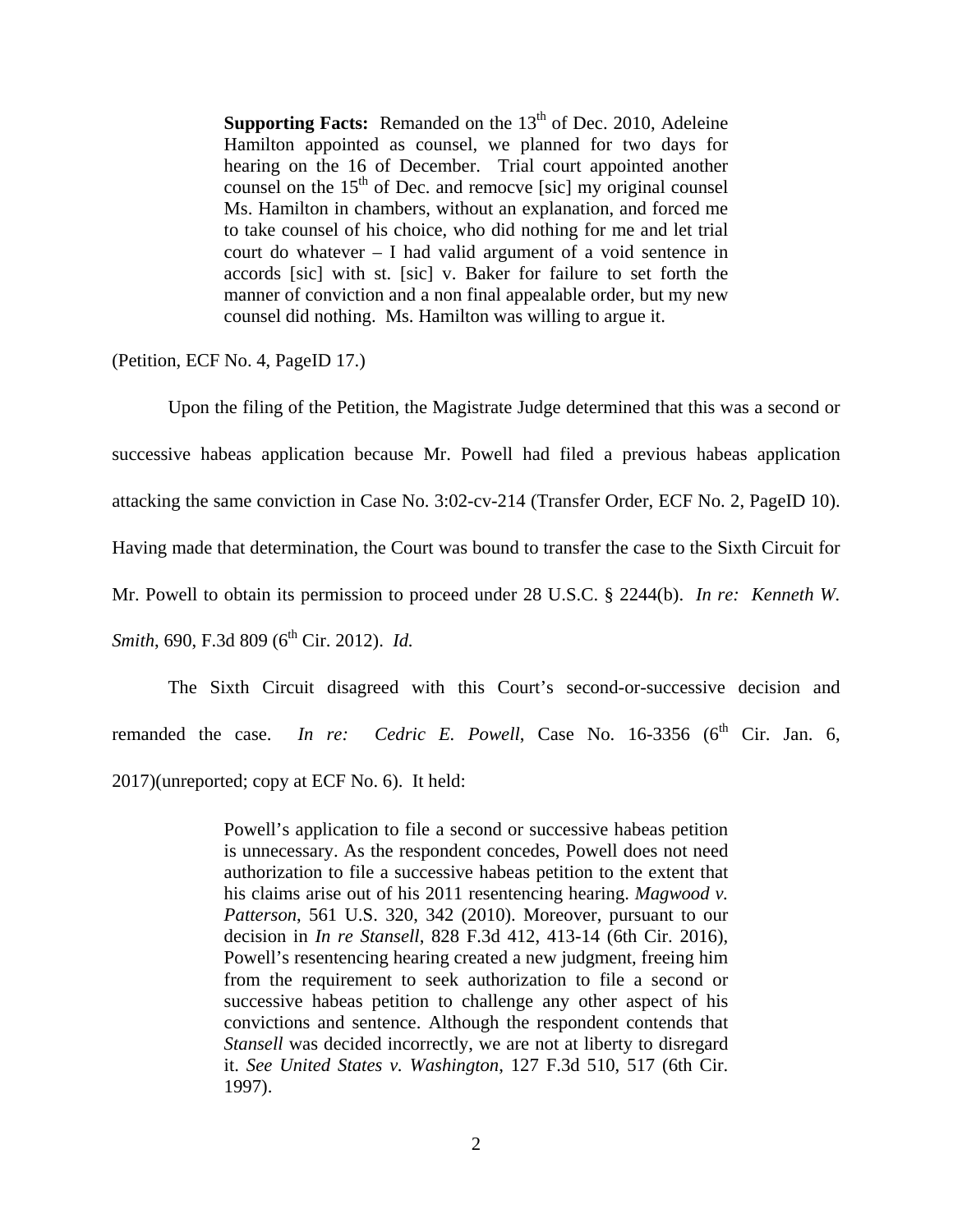*Id.* at PageID 22.

Powell was then granted leave to amend to re-plead his original habeas claims and has

done so (Amended Petition, ECF No. 23). His Amended Grounds for Relief from the 2002

Application read:

**2002 Ground One**: Petitioner was denied a fair trial when trial court committed prejudicial error in the consolidated trial by allowing the state to circumvent the prohibition of other acts and photos in a charged offense of rape, Ct. 1-4 should have been severed from Ct. 5-18.

**Supporting Facts:** The petitioner did rely upon a state case employing federal constitutional analysis joinder allowed the circumvention of other acts evidence which was prejudicial citing State v. Schaim 65 Oh.St.3d 51 citing Drew v. U.S. 331 F.2d 85, 93. The petitioner did give the trial court adequate motions arguing severance and its prejudicial effect. The evidence from cts. 1-4 were (sic) different those alleged offenses alleged were done in 1999, and cts. 5-18 were alleged to have happened in 1998. Cts. 1- 4 were of an alleged forceful nature, and other cts. 5-18 were merely photos deemed inappropriate. Cts. 5-18 tainted cts. 1-4 and caused the jury to convict. The photos did not depict any evidence of cts. 1-4, but merely inflamed the jury. State v Schaim 65 Oh.St.3d 51 cites Drew v. U.S. 331 F.2d 85, 93 a state case which relied on federal analysis as in Picard v. Conner 404 U.S. 270, 276.

**2002 Ground Two**: Amended; The Petitioner was denied a fair trial when illegally seized and searched evidence was allowed in trial and presented to the jury to obtain a conviction on all counts.

**Supporting Facts:** Illegally seized evidence was not harmless, error where the whole of the state's case was based on these illegally seized videos that had nothing to do with an alleged rape, or kidnapping. The testimony was one continuous dialogue of other acts directed toward the Petitioner's character, as opposed to an actual crime. Considering that there were other females on the video and home video of Apt. one witness, giving their version of events; despite a picture being worth a thousand words, once, the bell is rung it can't be un-rung. This evidence was used in conjunction with perjury by the alleged victim and supported and/or encouraged by the state. The state participated directly with fabricating evidence in order to obtain this conviction.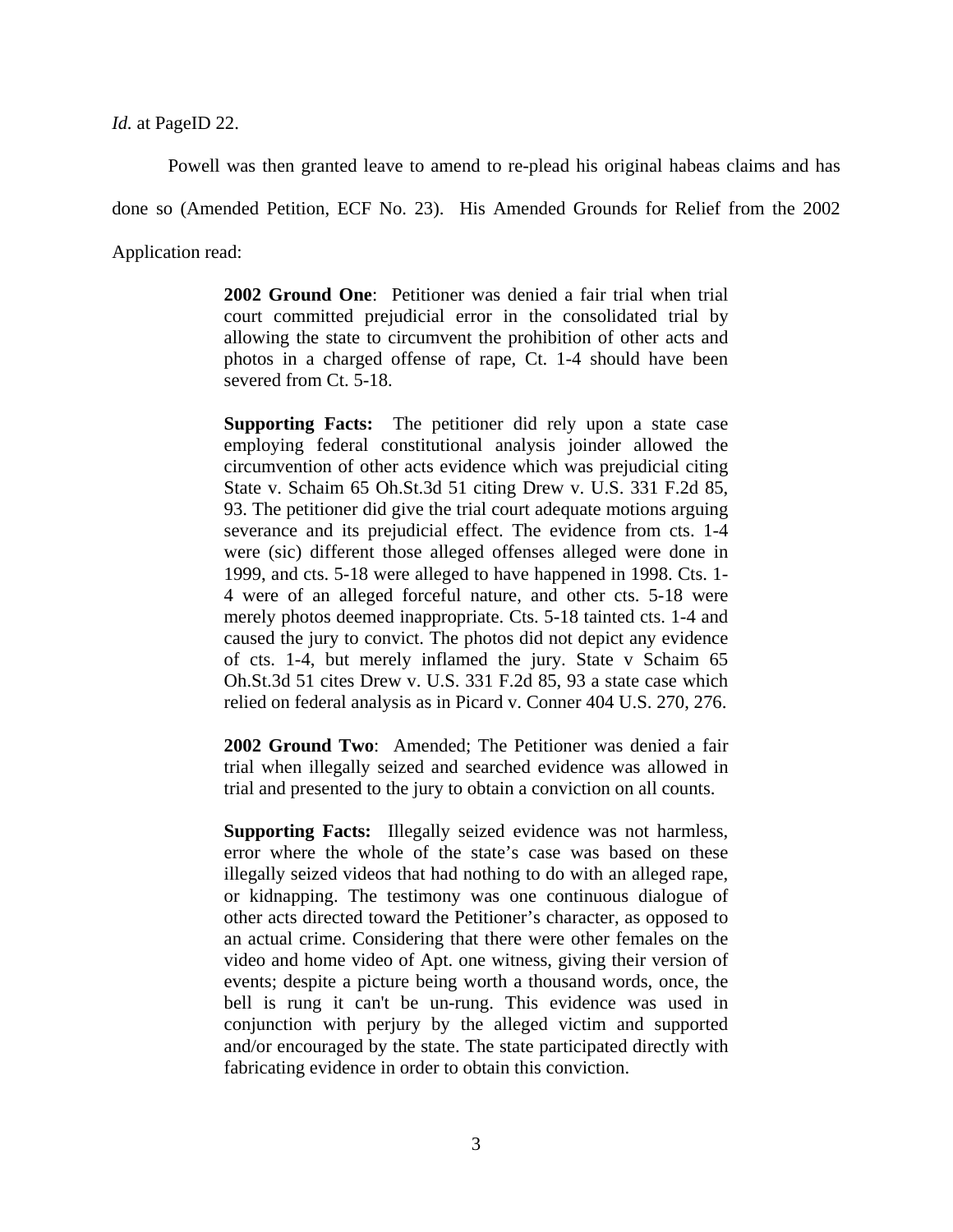**2002 Ground Three:** The petitioner was denied due process of law where the appellate court reverse some convictions based on illegally seized evidence but allows other convictions to remain based on exactly the same illegally seized evidence.

**Supporting Facts:** The trial court allowed evidence of the video tape to be presented in a trial for alleged rape, kidnapping, and assault which had nothing to do with any of the aforementioned offenses. The defense filed several motions opposing the introduction of this evidence and why it would be prejudicial citing state case using federal analysis, State v Schaim, 65 Oh. St 3d 51. The video evidence was intricatelly [sic] tied to Ground two (amended) because illegally seized evidence was vacated by the 2nd Dist. Court of Appeals, creating retroactive misjoinder which arises when prejudice results from proper joinder that is later rendered improper by Appellate Court reversal of fewer that an all convictions; which is what was done in this case.

**2002 Ground Four:** The Petitioner was denied the effective assistance of counsel.

**Supporting Facts:** The Petitioner was denied the effective assistance of counsel after his retained counsel was made a witness for the state and the trial court appointed Charles Smiley, as counsel of his choice to represent Petitioner. Smiley told a witness with exculpatory testimony not to come to trial. Counsel's actions prejudiced petitioner and the reliability of the outcome of the trial was suspect. \*(note this is the first of two times the trial court has removed counsel and appointed his own)

Counsel did not provide petitioner with reasonable representation or constitutional protection guaranteed by the 6th Amend. His action fell below a reasonable objective standard of representation and violated his duties to the Petitioner. Inadequate legal assistance guaranteed by the Sixth Amendment, constitutes an unconstitutional deprivation of the petitioner's liberty. The ineffective assistance of counsel claim presented substantive grounds for relief.

(ECF No. 23, PageID 743-49.)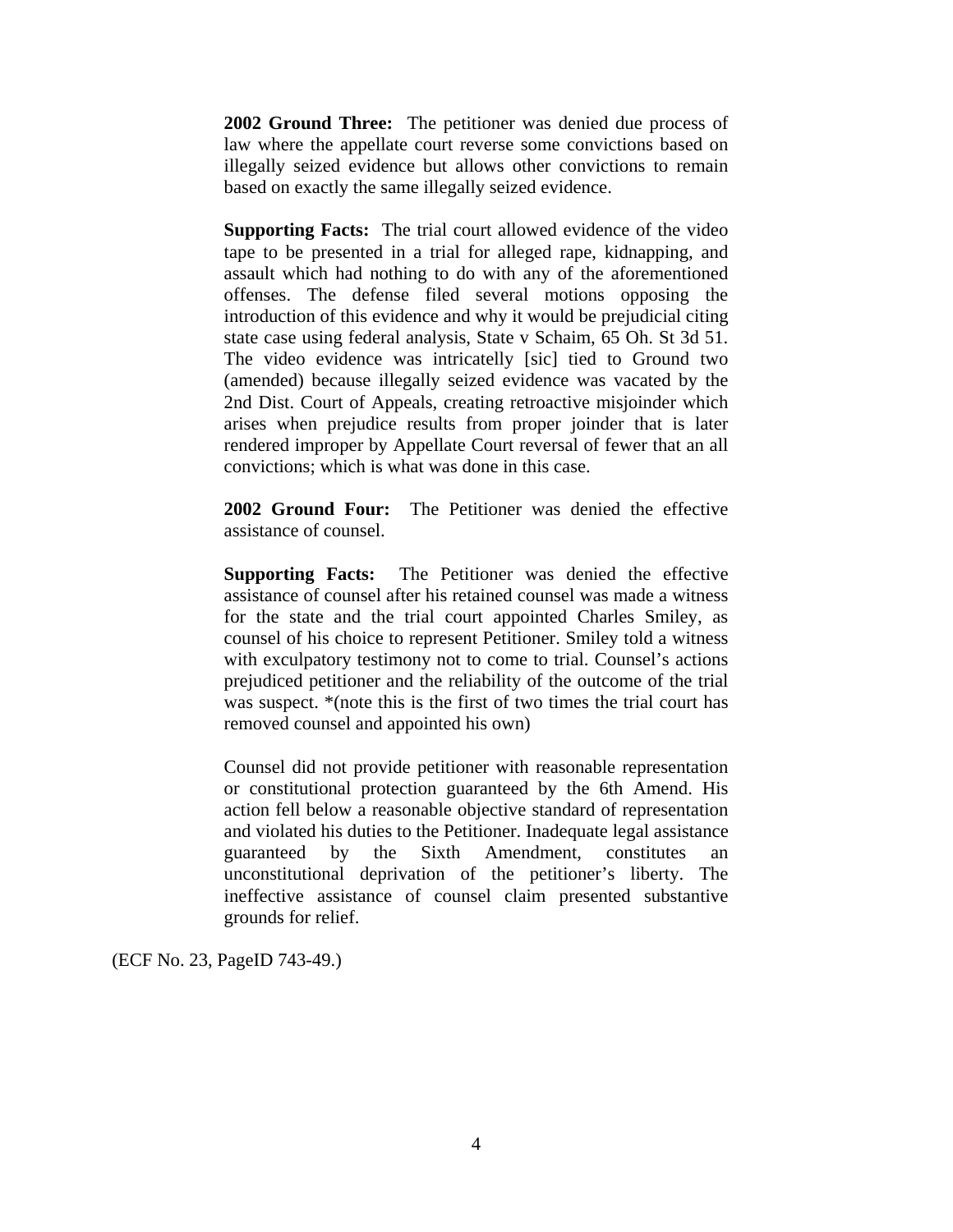# **Analysis**

## **Ground One: Ineffective Assistance of Counsel on Resentencing**

 In his First 2016 Ground for Relief, Mr. Powell asserts he received ineffective assistance of trial counsel in his resentencing on December 16, 2010, because the trial court replaced his original appointed attorney with another attorney who was not willing to make the arguments Powell wanted made.

 Respondent asserts that this claim is procedurally defaulted because, although it was raised on direct appeal from resentencing, Powell did not timely appeal further to the Ohio Supreme Court (Return of Writ, ECF No. 13, PageID 682). The record reflects that the Second District Court of Appeals rejected Powell's assignment of error on September 5, 2014 (State Court record, ECF No. 12, Ex. 35). Powell did not seek leave to file a delayed appeal in the Ohio Supreme Court until February 2, 2015. *Id.* at Ex. 37. This was well past the forty-five day time limit for filing an appeal to the Ohio Supreme Court.

 Failure to present an issue to the state supreme court on discretionary review constitutes procedural default. *O'Sullivan v. Boerckel*, 526 U.S. 838, 848 (1999)(citations omitted). The Ohio Supreme Court's forty-five day time limit is an adequate and independent state procedural ground for decision. *Bonilla v. Hurley*, 370 F.3d 494, 497 ( $6<sup>th</sup>$  Cir. 2004). The Ohio Supreme Court enforced that time-limit against Powell when it denied his motion for delayed appeal (State Court record, ECF No. 12, Ex. 38). Powell has offered no excusing cause and prejudice with respect to this procedural default.

Because he procedurally defaulted Ground One in the state courts, it should be dismissed.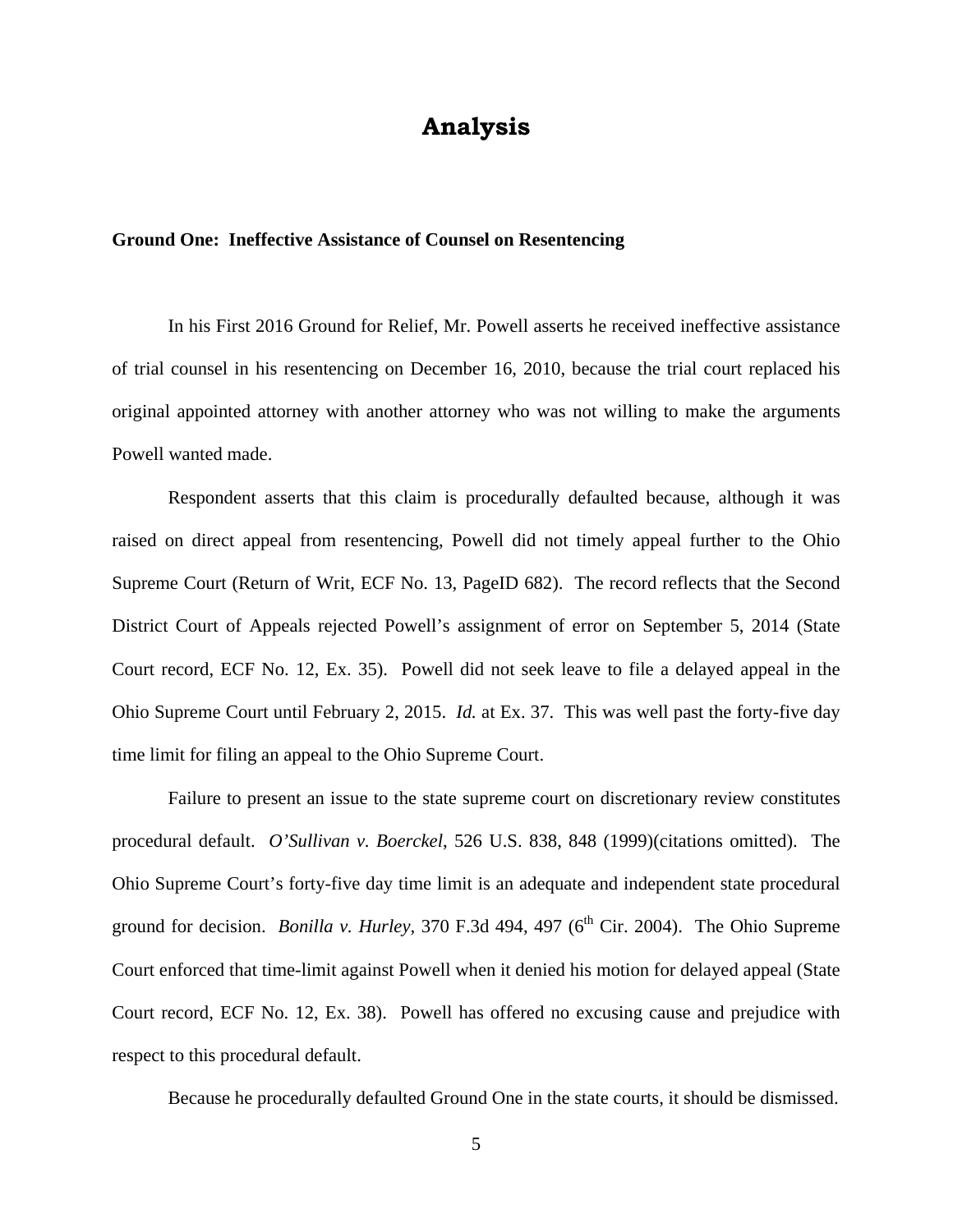### **2002 Amended Grounds for Relief**

 The Warden notes that Powell's Amended Grounds for Relief are the same grounds he raised in his 2002 habeas petition. The 2002 case was referred to the undersigned who recommended that the first three grounds be dismissed as procedurally defaulted and the fourth ground be dismissed on the merits (Report and Recommendations, reproduced at State Court Record, ECF No. 12, Ex. 19). Mr. Powell made no objections and Judge Rose adopted the Report, dismissing the 2002 Petition with prejudice. *Id.* at Ex. 20. Mr. Powell took no appeal.

 Because these four grounds for relief were litigated on the merits in 2002, the Warden asserts their re-litigation is barred by res judicata or collateral estoppel (Supplemental Return, ECF No. 31, PageID 796, citing *Manis v. Warden*, Case No. 1:14-cv-057, 2015 U.S. Dist. LEXIS 63323 (S.D. Ohio May 15, 2015). In *Manis,* however, the Court was concerned with the collateral estoppel effect of a prior holding of mental incompetency by the Social Security Administration in a later criminal proceeding in an Ohio Common Pleas Court.

Here, however, collateral estoppel or res judicata is urged to run from a prior decision of this Court in habeas corpus. But habeas "long has been understood as an exception to both the rule and the rationale of res judicata . . . ." Hertz & Liebman, Federal Habeas Corpus §  $28.2(a)(7<sup>th</sup>$  ed.).

 While neither res judicata nor collateral estoppel completely bars reconsideration of the Court's prior decision of these four grounds for relief, the parallel doctrine of law of the case strongly suggests that the Court should not. Under the doctrine of law of the case, findings made at one point in the litigation become the law of the case for subsequent stages of that same litigation. *United States v. Moored*, 38 F 3d 1419, 1421 (6<sup>th</sup> Cir. 1994), *citing United States v.*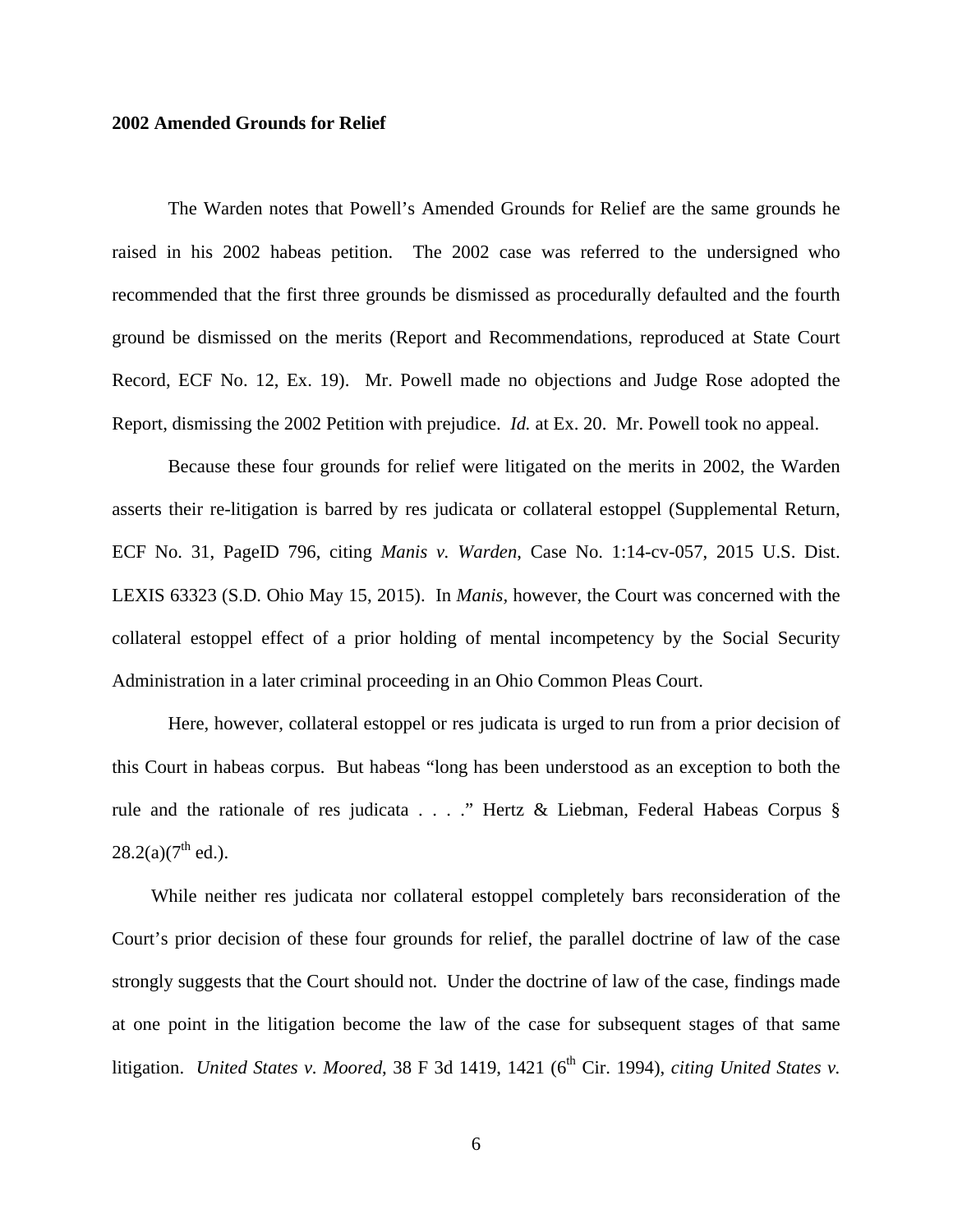*Bell*, 988 F.2d 247, 250 (1<sup>st</sup> Cir. 1993). "As most commonly defined, the doctrine [of law of the case] posits that when a court decides upon a rule of law, that decision should continue to govern the same issues in subsequent stages in the same case." *Arizona v. California*, 460 U.S. 605, 618 (1983), *citing* 1B Moore's Federal Practice ¶0.404 (1982); *Patterson v. Haskins*, 470 F.3d 645, 660-61 (6<sup>th</sup> Cir. 2006); *United States v. City of Detroit*, 401 F.3d 448, 452 (6<sup>th</sup> Cir. 2005). "If it is important for courts to treat like matters alike in different cases, it is indispensable that they 'treat the same litigants in the same case the same way throughout the same dispute.'" *United States v. Charles*, 843 F.3d 1142 at \*6 (6<sup>th</sup> Cir. 2016)(Sutton, J.), quoting Bryan A. Garner, et al., The Law of Judicial Precedent 441 (2016).

 Powell presented these same four claims in his 2002 Petition. They were decided against him on the merits by this Court and he took no appeal. He has made no argument that the prior decisions were wrong on the merits or cited any changed law that would undermine the prior decision.

 Accordingly, it is recommended that all four 2002 amended grounds for relief be dismissed with prejudice on the same basis as they were previously dismissed.

## **Conclusion**

 On the basis of the foregoing analysis, it is respectfully recommended that the Amended Petition be dismissed with prejudice. Because reasonable jurists would not disagree with this conclusion, Petitioner should be denied a certificate of appealability and the Court should certify to the Sixth Circuit that any appeal would be objectively frivolous and therefore should not be